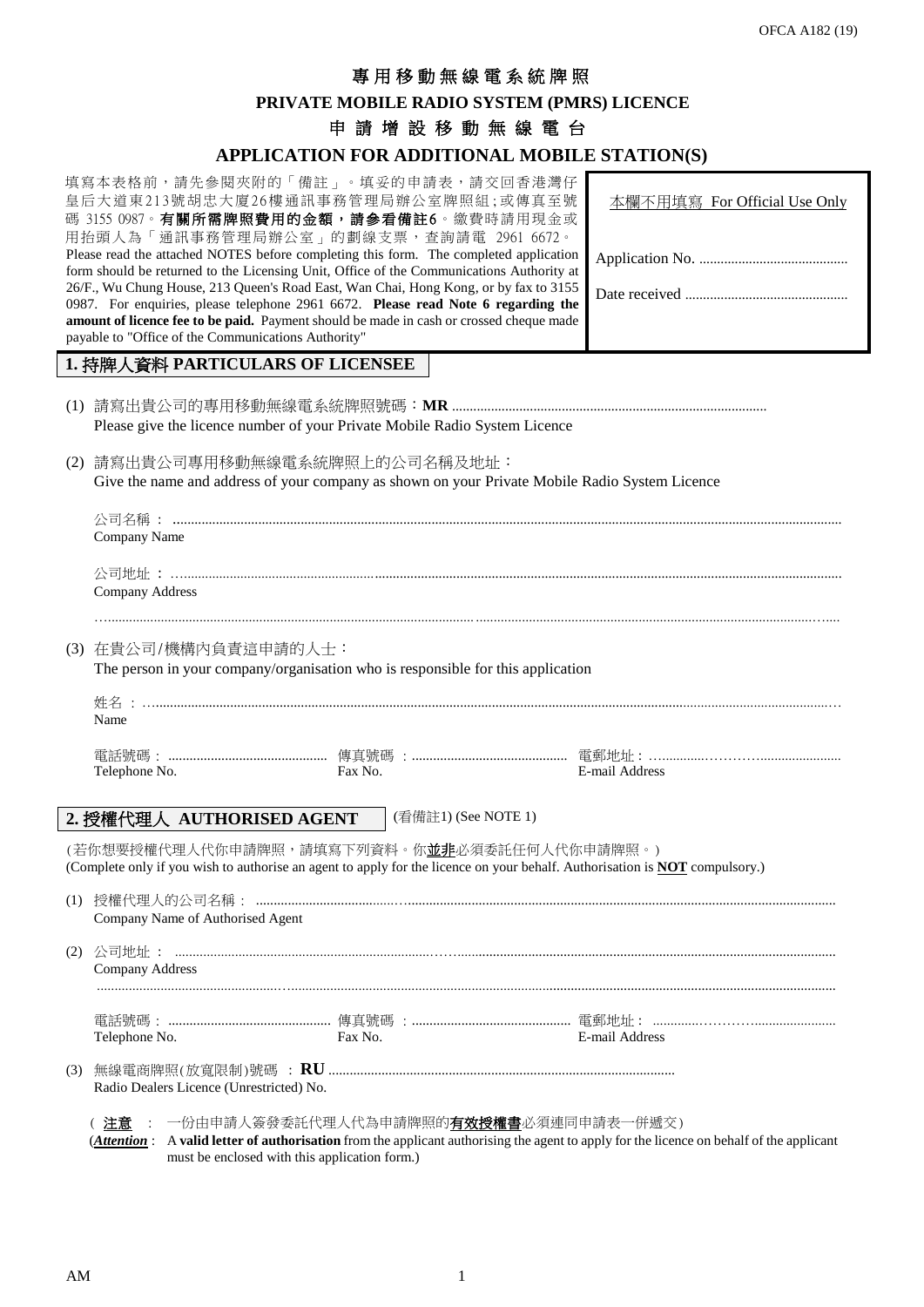# **3.** 移動電台的頻率資料 **MOBILE STATIONS FREQUENCIES INFORMATION**

#### 請列出你專用移動無線電系統的移動電台之所有指配頻率 (看備註2) Please list all the assigned frequencies of the Mobile Stations of your Private Mobile Radio System (See NOTE 2) :

| 頻道編號        | 頻率(兆赫)                              | Frequencies (MHz) |                 | 頻道編號                            | 頻率(兆赫) |                 | Frequencies (MHz) |  |
|-------------|-------------------------------------|-------------------|-----------------|---------------------------------|--------|-----------------|-------------------|--|
| Frequency   | 移動台發射<br>移動台接收                      |                   | 音控頻率(赫)         | Frequency                       | 移動台發射  | 移動台接收           | 音控頻率(赫)           |  |
| channel No. | Mobile transmits<br>Mobile receives |                   | Tone freq. (Hz) | channel No.<br>Mobile transmits |        | Mobile receives | Tone freq. (Hz)   |  |
|             |                                     |                   |                 | 6                               |        |                 |                   |  |
|             |                                     |                   |                 |                                 |        |                 |                   |  |
|             |                                     |                   |                 | 8                               |        |                 |                   |  |
|             |                                     |                   |                 | $\mathbf Q$                     |        |                 |                   |  |
|             |                                     |                   |                 | 10                              |        |                 |                   |  |

如你的移動電台有超過10條頻道,請影印本頁列出其餘的資料。

If your mobile stations have more than 10 channels, please list details of the rest on a copy of this page.

### **4.** 擬增設移動電台的詳細資料 **DETAILS OF THE PROPOSED ADDITIONAL MOBILE STATION(S)**

- (1) 請寫出你想申請增設移動電台的數目 : 部 Number of additional mobile stations you wish to apply for : .................................................. sets
- (2) 請在下表列出擬增設移動電台的詳細資料: List details of the proposed additional mobile stations:

| 項目          | 移動電台地點<br>(看備註3)                |            | 器材資料(看備註4)<br>Equipment information (See NOTE 4) | 天線<br>類型              | 電台<br>呼號        | 最大有效<br>輻射功率<br>(瓦特) | 頻道編號<br>(看備註5)               | 本欄<br>不用填寫                               |                             |
|-------------|---------------------------------|------------|--------------------------------------------------|-----------------------|-----------------|----------------------|------------------------------|------------------------------------------|-----------------------------|
| Item<br>No. | Mobile location<br>(See NOTE 3) | 廠名<br>Make | 型號<br>Type/Model                                 | 機身編號<br>Serial number | Antenna<br>type | Call sign            | Maximum<br>E.R.P.<br>(Watts) | Frequency<br>Channel No.<br>(See NOTE 5) | OFFICIAL<br><b>USE ONLY</b> |
| 1           |                                 | .          |                                                  |                       | .               |                      |                              | .                                        | .                           |
| 2           |                                 |            |                                                  |                       |                 |                      |                              |                                          |                             |
| 3           |                                 |            |                                                  |                       |                 |                      |                              |                                          |                             |
| 4           |                                 |            |                                                  |                       |                 |                      |                              |                                          |                             |
| 5           |                                 |            |                                                  |                       |                 |                      |                              |                                          |                             |
| 6           |                                 |            |                                                  |                       |                 |                      |                              |                                          |                             |
| 7           |                                 |            |                                                  |                       |                 | .                    |                              |                                          |                             |
| 8           |                                 |            |                                                  |                       |                 |                      |                              |                                          |                             |
| 9           | .                               |            |                                                  |                       | .               |                      |                              | .                                        |                             |
| 10          |                                 |            |                                                  |                       |                 |                      |                              |                                          |                             |
| 11          |                                 |            |                                                  |                       |                 |                      |                              |                                          |                             |
| 12          |                                 |            |                                                  |                       | .               |                      |                              |                                          |                             |
| 13          |                                 | .          |                                                  |                       |                 |                      |                              |                                          |                             |
| 14          |                                 |            |                                                  |                       |                 |                      |                              |                                          |                             |
| 15          | .                               |            |                                                  |                       |                 |                      |                              |                                          |                             |

如申請增設移動電台的數目超過15部,請影印本頁列出其餘的資料。

If the number of additional mobile stations is more than 15, please list details of the rest on a copy of this page.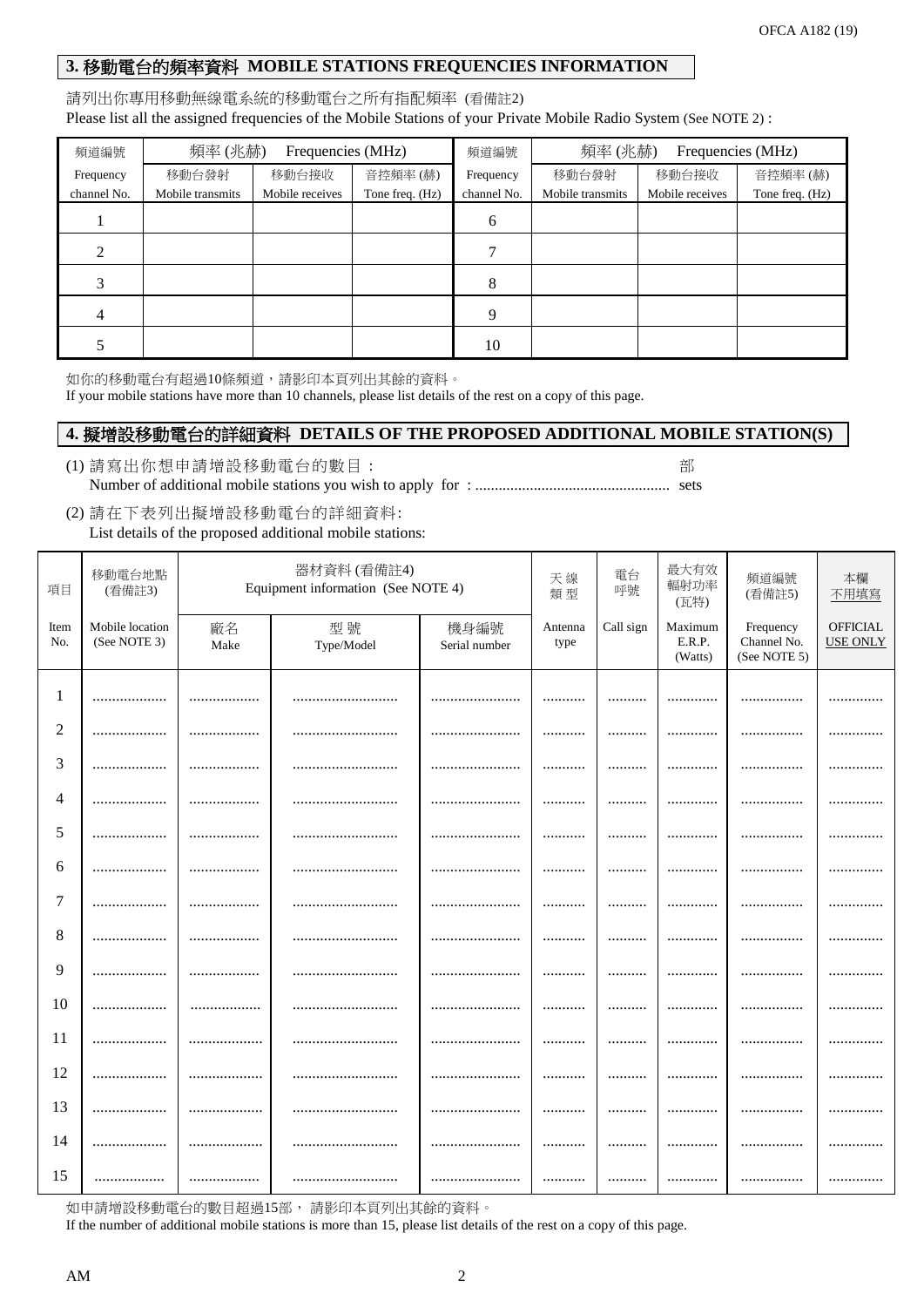- 注意: 牌照費必須連同申請表一併遞交。你的移動電台獲發牌照後,除使用指配頻率外,並可使用下面所列的任何或全部「開 放頻道」,作單頻單工通訊。
- **Attention**: Remember to enclose payment with your application. Once your mobile station is licensed, in addition to your assigned frequencies, the licensed mobile station is also allowed to use any or all of the frequencies of the "Open Channels" listed below in the single-frequency-simplex mode.

「 開放頻道 」的頻率 (兆赫): Frequencies (MHz) of the "Open Channels" :

| 70.0500,  | 70.0625.  | 70.0750.  | 70.0875.  | 70.1000.  | 70.1125.  | 70.1250.  |
|-----------|-----------|-----------|-----------|-----------|-----------|-----------|
| 149.3375. | 149.3500. | 149.3625. | 149.3750. | 149.3875. | 149.4000. | 149.4125. |
| 149.4250. | 149.4375. | 149.4500. | 149.4625. | 149.4750. | 149.4875. | 149.5375. |
| 149.5500. |           |           |           |           |           |           |

#### (3) 請寫出附上用來繳付牌費支票的資料 (看備註6)

Please give details of the cheque enclosed for payment of the licence fees. (See NOTE 6)

| 銀行   | 支票號碼 | 銀碼 |
|------|------|----|
| Bank |      |    |

# **5.** 申請人聲明 **DECLARATION OF APPLICANT** (看備註7) (See NOTE 7)

致: 通訊事務管理局

#### To : Communications Authority,

\*本人/我們 聲明本申請表內所填報的資料全部真實及正確無誤。\*本人/我們 同時聲明,在此申請表內 所增設的移動電台,只用作傳送 與\*本人/我們 的專用移動無線電系統牌照上所載業務有關的通訊。\*本人/我們 並 知悉如有違反電訊條例或牌照條件內有關管有或使用移動電台無線電器具的規定, \*本人/我們 須對此負責。

\*I/We declare that the information given in this form is true and correct. \*I/we also declare that the additional mobile station stated in this application form will be used only for radiocommunications in connection with the business as specified in \*my/our Private Mobile Radio System Licence and \*I/we understand that \*I/we shall be and remain liable for any contravention of the Telecommunications Ordinance or the licence conditions in the possession or use of the radio apparatus in the mobile station.

| *申請人公司/機構印鑑 或<br>授權人公司印鑑                  | *Signature of Applicant / Authorised Agent<br>Signatory's full name<br>(請用正楷書寫) (In BLOCK letters)<br>Position held (如東主、合夥人、經理) (e.g., Proprietor, Partner, Manager)<br>Date |
|-------------------------------------------|-------------------------------------------------------------------------------------------------------------------------------------------------------------------------------|
| *Applicant's Company/Organisation Chop or |                                                                                                                                                                               |
| Authorised Agent's Company Chop           |                                                                                                                                                                               |
| :㎜+ドネネ Ⅲ 圡                                |                                                                                                                                                                               |

\*刪去不適用者 \*Delete whichever inapplicable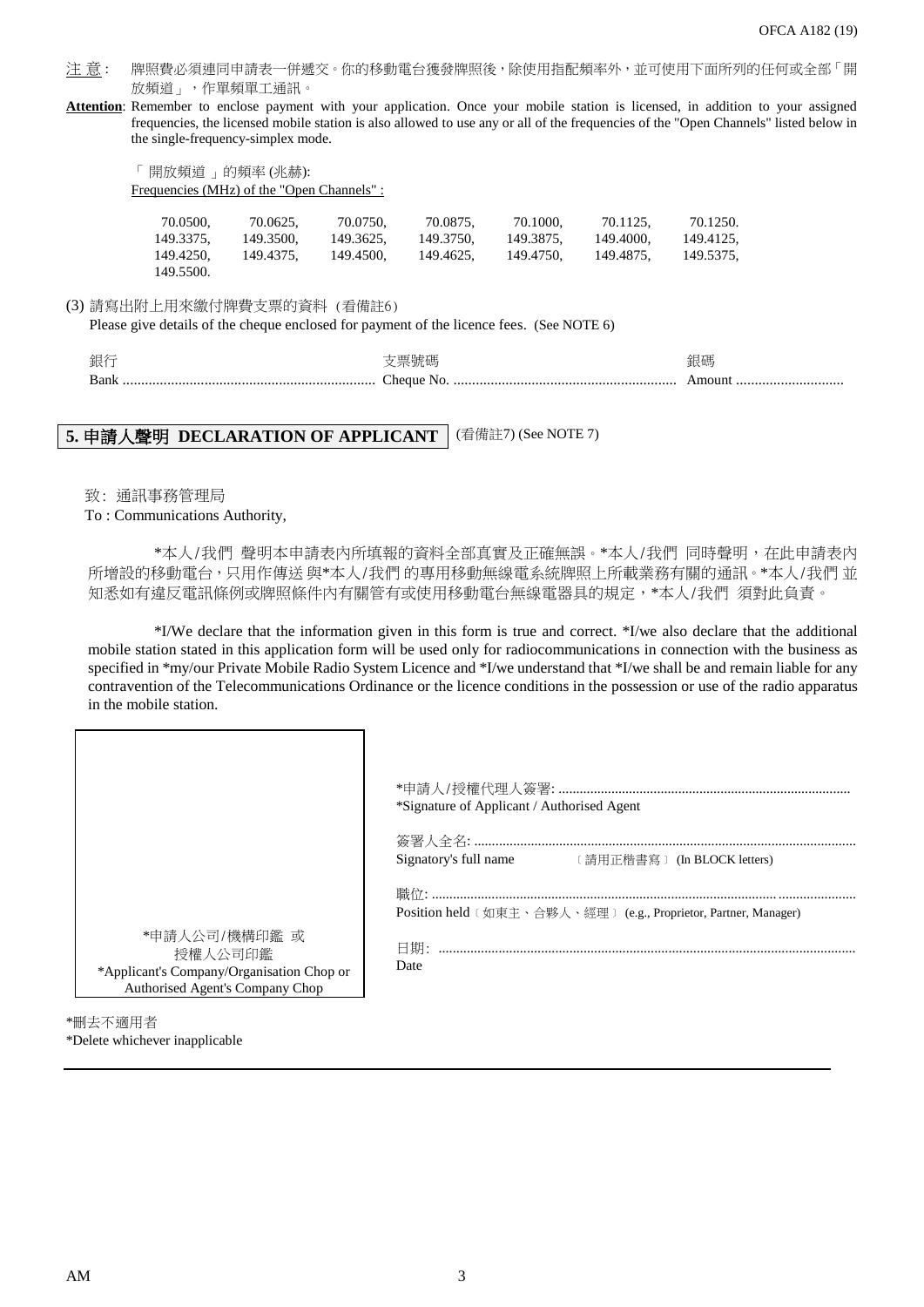

- 1. 申請人可授權代理人(以下稱為"代理人")代為填寫及遞交申請表,代理人必須為有效的無線電商牌照(放寬限制)的持有人。同時,一份由申 請人簽發委託代理人代為申請牌照的**有效授權書**必須連同申請表一併遞交。所有授權書必須有簽發日期及申請人的簽名及公司蓋印,除非申 請人書面說明,否則授權書在簽發十八個月後便將不會被接受。
- 2. 填寫本部份時,只須列出你的移動電台全部的指配頻率,「**開放頻道」的頻率不用填寫**。有關你的專用移動電台指配頻率的資料,請參看你 的專用移動無線電系統最初獲批准時由本辦公室發出的頻率指配信件。若你的專用無線電系統是一個只限於使用共用頻率的手提無線電通話 機系統, 你可填上指配給你的共用頻率的"組別號碼"。
- 3. 在此欄,請依下列填寫:
	- 如移動電台是安裝在車輛或船隻內,請在此欄填上「移動台」或「MOBILE」。
	- 如移動電台屬手提無線電通話機,請在此欄填上「手提機」或「PORTABLE」。
- 4. 你可能需要你的無線電器材供應商助你填寫這部分。申請人需注意,擬使用的無線電器材必須為已獲通訊事務管理局類型檢定的器材。填報 的廠名及型號,必須與類型檢定證書上的廠名及型號完全相同。有關資料如有任何差異,均可作未經類型檢定論,而申請亦將不獲接納。同 時,器材的機身編號必須填寫,否則本辦公室不能簽發牌照給你。
- 5. 請在此欄填寫在第3部份列出的有關頻道編號,以表示增設移動電台的實際使用頻率。
- 6. 交回填妥的申請表格時,請連同抬頭人註明「通訊事務管理局辦公室」並加劃線的支票繳付你在第4部份(2)所列器材的牌照費用。如你的新 增電台申請在續牌日到期之前的一個月內遞交,每部新增電台的牌照費金額為年費港幣 220元;否則所需繳付的牌照的金額會按月遞減,詳 情請參看後頁的牌費計算表。
- 7. 申請表必須依下述 (甲) 或 (乙) 方式簽署。請注意,不正確簽署的申請表將不獲處理。
	- (甲) 由申請人簽署 倘申請人是「獨資」經營的公司,申請表需由東主簽署。倘由「合夥」公司提出申請、申請表應由其中一位合夥人代表簽署。倘由根 據公司條例註冊的公司或其他團體提出申請申請表應由董事或經理簽署。
	- (乙) 由授權代理人簽署 如備註1所說,申請人可授權代理人代為申請牌照。在此情況下,申請表可由授權代理人公司內的一位負責人簽署,但必須夾附一份由 申請人簽發的有效授權書以作證明。

#### **NOTES**

- 1. Applicant may authorise an agent (hereafter called "Authorised Agent") to complete and submit this application form on his behalf. The Authorised Agent must be a licensed radio dealer holding a Radio Dealers Licence (Unrestricted) and a **valid letter of authorisation** from the Applicant authorising the agent to apply for the licence on the applicant's behalf MUST be enclosed with this application form. All authorisation letters should bear an issuing date, signature and company chop of the applicant. Unless it is specified by the applicant, authorisation letters issued more than eighteen months are **not** considered.
- 2. When completing this part, **it is not necessary to include the frequencies of the "open channels"** that are allowed for use by all the licensed mobile stations in Hong Kong. You are only required to list all the frequencies that have been assigned to the mobile stations of your Private Mobile Radio System under application for additional mobile stations. Details of the assigned frequencies are given in the assignment letter which we sent to you when your application for the Private Mobile Radio System Licence was first approved. In the case that your Private Mobile Radio System is only consisting of portables operating on common frequencies, you may simply give the "Group No." of the common portable frequencies that have been assigned to your system.
- 3. In this column, please fill in :
	- "MOBILE", if the mobile station is installed on a vehicle or a vessel;
	- "PORTABLE", if the mobile station is a portable transceiver.
- 4. You may need the help of your equipment supplier to complete this part. Applicant must note that the radio equipment must be type-approved by the Communications Authority. It is also important to note that the radio equipment information filled in, i.e. make and type/model of the radio equipment, must be exactly the same as that stated in the Type Approval Certificate of that radio equipment. Any difference, even the difference in a prefix or suffix, could mean a different type/model or a non-type approved radio equipment. The serial number of the radio equipment must also be filled in otherwise we cannot issue the licence to you. We cannot process your application if the proposed radio equipment is not of an approved type or the information is incomplete.
- 5. In this column, please fill in the relevant frequency channel number(s) of the frequencies that you have listed in part 3 to indicate the exact operating frequencies of the additional mobile stations.
- 6. When returning the completed application form, please enclose a crossed cheque made payable to "Office of the Communications Authority" and in the appropriate amount for the payment of licence fees for the radio equipment listed in part 4 (2). The amount of licence fee is HK\$220 per station if your application is submitted within one month before your licence renewal date, otherwise the amount of fee to be paid will be reduced in proportion to the month in which your application is submitted. Please refer to the licence fee calculation table attached.
- 7. This application form must be signed in the manner of EITHER (a) OR (b) described below. Please note that application form which is not properly signed will not be processed.

#### (a) **Signed by the Applicant** -

In this case, the application form must be signed by the proprietor of the company/organisation if the application is from a company/organisation of "Sole proprietorship". If from a "partnership" company, the application form must be signed by one partner signing "For self and Partners". A director or manager should sign for a company incorporated under the Companies Ordinance or other body corporate.

#### (b) **Signed by an Authorised Agent** -

As mentioned in NOTE 1 above, the Applicant may authorise an agent to apply the licence on his behalf. If this is the case, this application form may be signed by the responsible person of the Authorised Agent but must be supported by a copy of **valid letter of authorisation** from the Applicant.